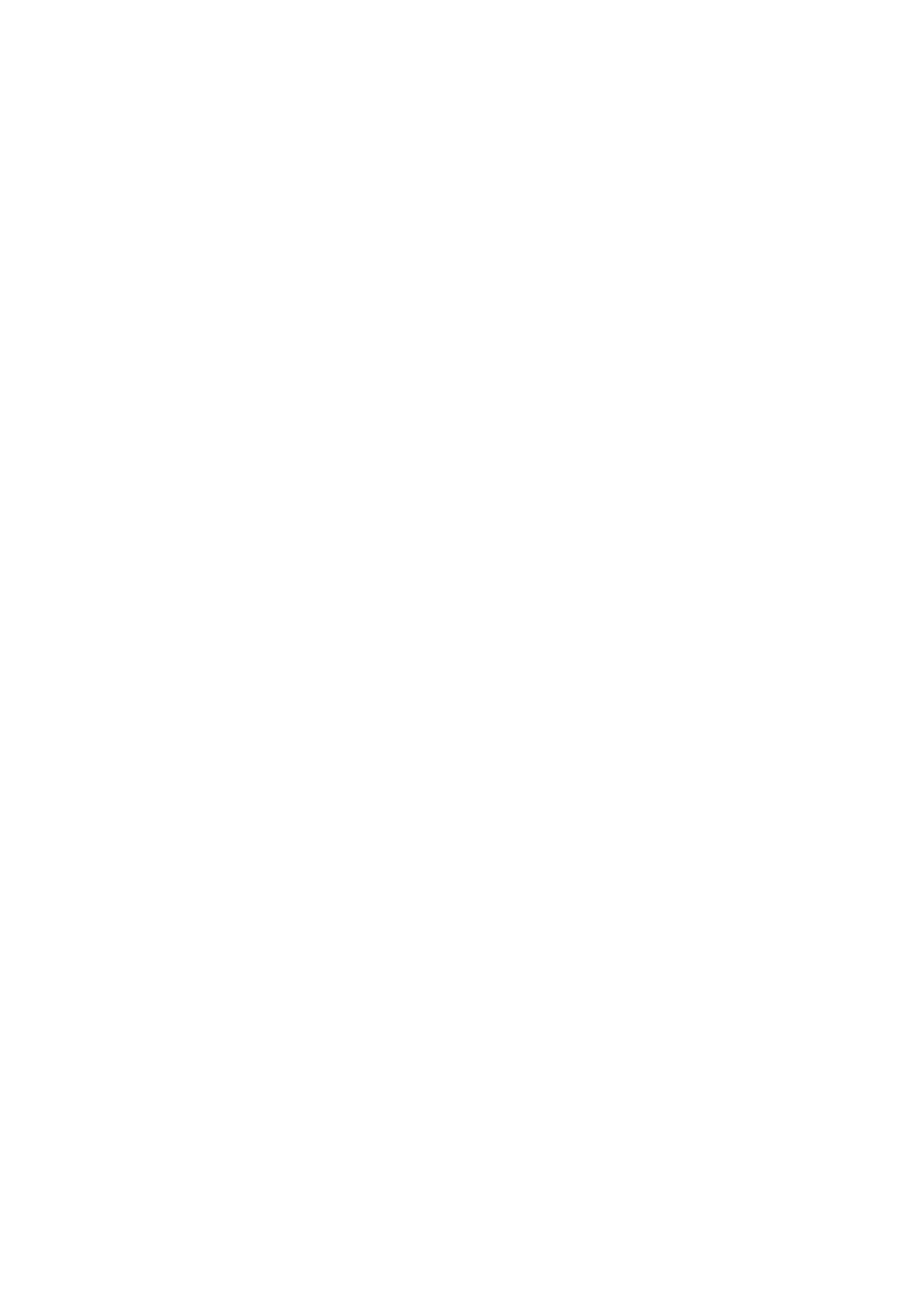*I certify that this public bill, which originated in the Legislative Assembly, has finally passed the Legislative Council and the Legislative Assembly of New South Wales.*

> *Clerk of the Legislative Assembly. Legislative Assembly, Sydney, , 2012*



New South Wales

# **Children (Detention Centres) Amendment (Serious Young Offenders Review Panel) Bill 2012**

Act No , 2012

An Act to amend the *Children (Detention Centres) Act 1987* to constitute the Serious Young Offenders Review Panel; and for other purposes.

*I have examined this bill and find it to correspond in all respects with the bill as finally passed by both Houses.*

*Assistant Speaker of the Legislative Assembly.*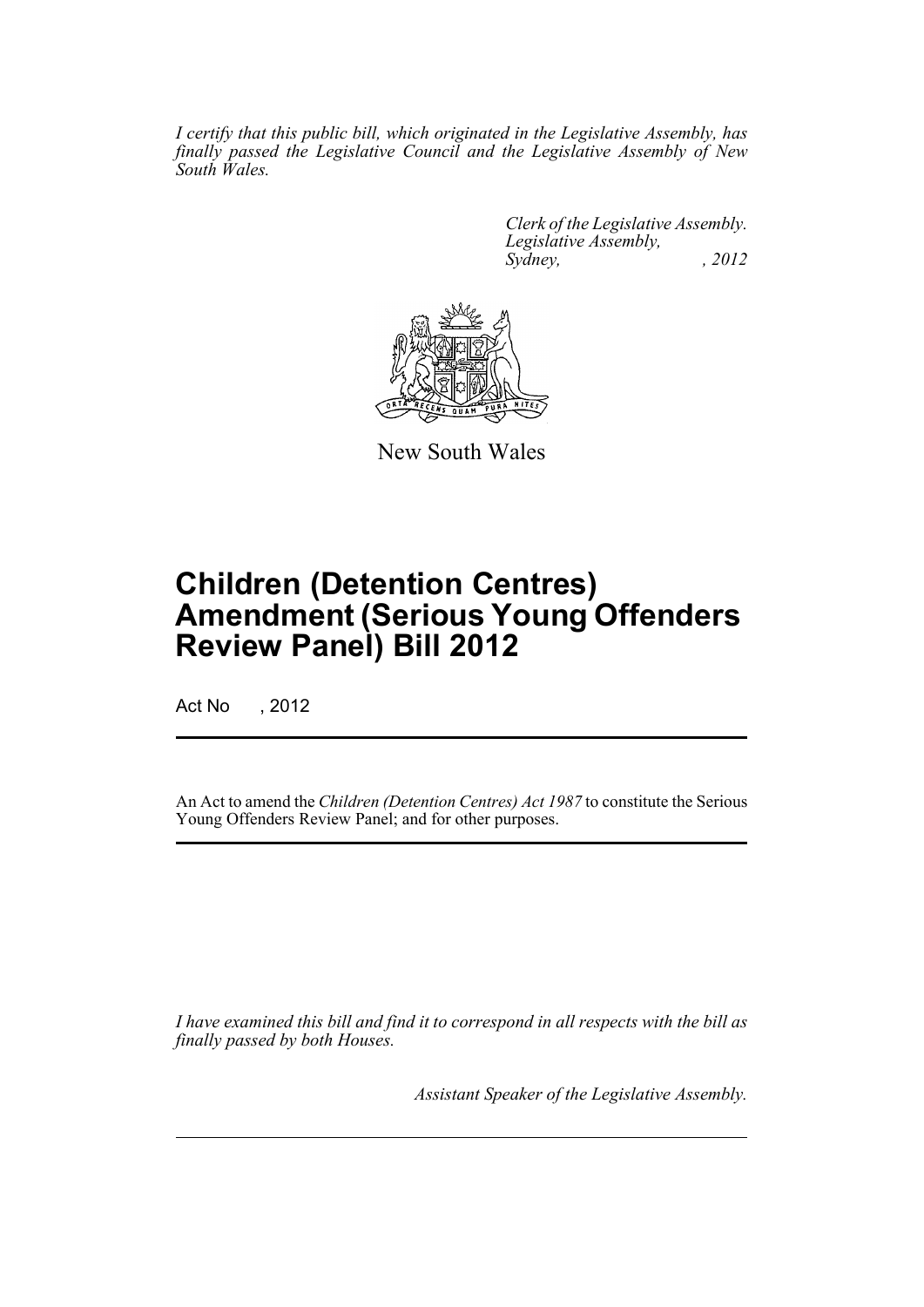## <span id="page-3-0"></span>**The Legislature of New South Wales enacts:**

## **1 Name of Act**

This Act is the *Children (Detention Centres) Amendment (Serious Young Offenders Review Panel) Act 2012*.

## <span id="page-3-1"></span>**2 Commencement**

- (1) This Act commences on the date of assent to this Act except as provided by subsection (2).
- (2) Schedule 2 commences on the commencement of Schedule 1 [22] to the *Jury Amendment Act 2010*.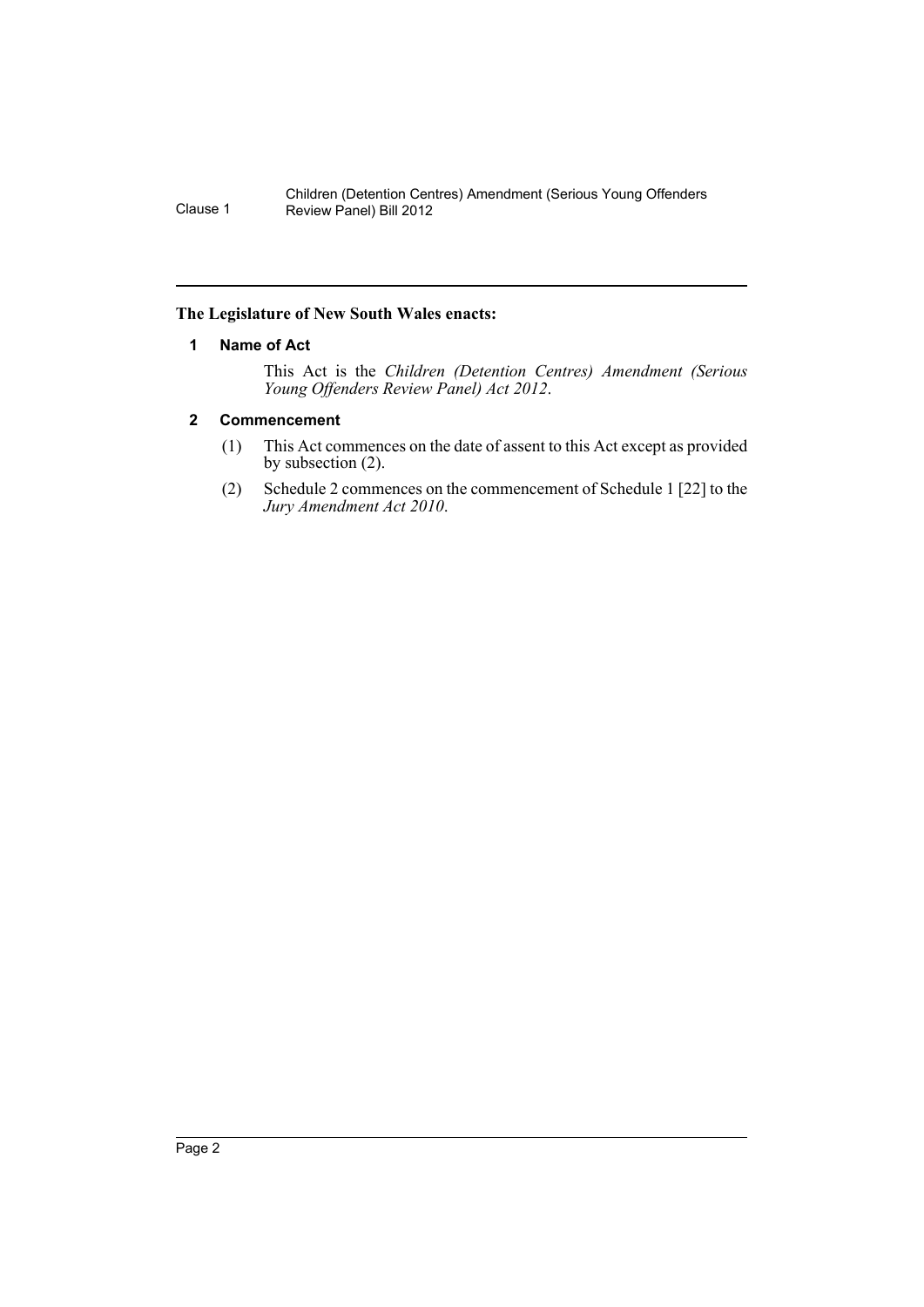Amendment of Children (Detention Centres) Act 1987 No 57 Schedule 1

## <span id="page-4-0"></span>**Schedule 1 Amendment of Children (Detention Centres) Act 1987 No 57**

## **[1] Section 3 Definitions**

Omit the definitions of *Department* and *juvenile justice officer* from section 3 (1).

Insert in alphabetical order:

*Department* means the Department of Attorney General and Justice.

*juvenile justice officer* means a member of staff of the Department who is principally involved in the administration of this or any other Act administered by the Minister, and includes any member of staff of the Department who is in the branch of the Department known as Juvenile Justice.

*Review Panel* means the Serious Young Offenders Review Panel constituted by this Act.

## **[2] Section 24A Conditions of leave as to non-association and place restriction**

Omit "of Juvenile Justice" from section 24A (2) (b).

## **[3] Section 29 Application of Crimes (Administration of Sentences) Act 1999 to detainees**

Omit "of the Department of Juvenile Justice" from section 29 (1) (d).

## **[4] Part 4B**

Insert after Part 4A:

## **Part 4B Serious Young Offenders Review Panel**

## **37N Definitions**

In this Part:

*Director-General* means:

- (a) the Chief Executive, Juvenile Justice, or
- (b) if there is no such position in the Department—the Director-General of the Department.

*serious young offender* means a detainee who has been convicted of a serious children's indictable offence within the meaning of the *Children (Criminal Proceedings) Act 1987*.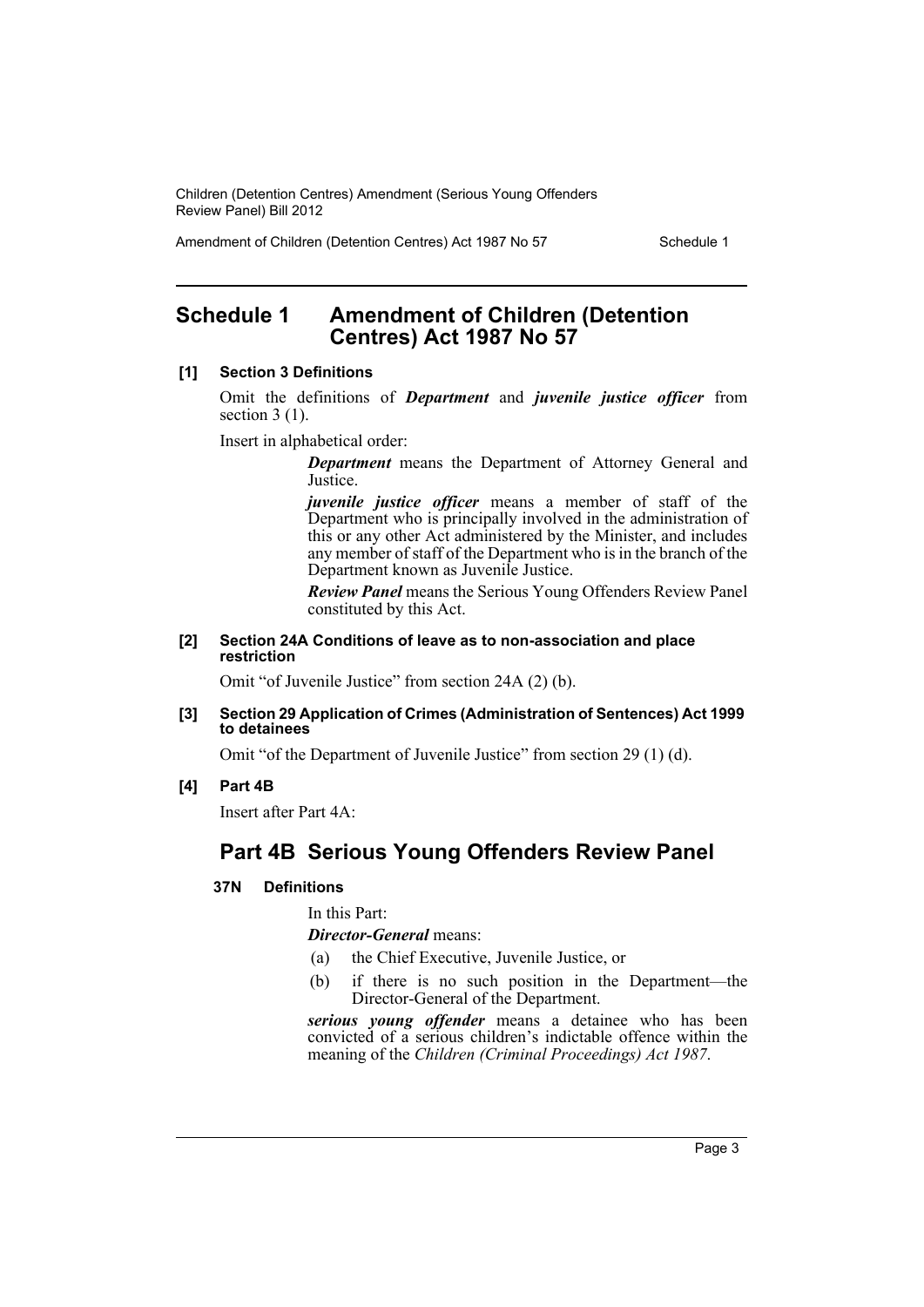Schedule 1 Amendment of Children (Detention Centres) Act 1987 No 57

### **37O Constitution of Review Panel**

- (1) There is constituted by this Act the Serious Young Offenders Review Panel.
- (2) The Review Panel is to consist of at least 3, but not more than 6 members appointed by the Minister, of whom one is to be a Magistrate, acting Magistrate or retired Magistrate who is to be the Chairperson of the Review Panel.
- (3) Schedule 1A makes provision for the constitution and procedure of the Review Panel.

### **37P Functions of Review Panel**

- (1) The Review Panel has such functions as are conferred on it by or under this or any other Act or law, including the following functions:
	- (a) providing advice and making recommendations to the Director-General with respect to the classification of serious young offenders who are referred to the Review Panel by the Director-General,
	- (b) providing advice and making recommendations to the Minister or the Director-General with respect to:
		- (i) any matter relating to a detainee (including a serious young offender) that is referred to the Review Panel by the Minister or the Director-General, or
		- (ii) any other matter that may be prescribed by the regulations.
- (2) The Minister or Director-General may refer a person or matter to the Review Panel individually or by reference to a class to which the person or matter belongs.

## **37Q Matters to be considered by Review Panel**

- (1) The Review Panel must, when exercising its functions in relation to a person who is a serious young offender or other detainee, consider each of the following to the extent that the Review Panel considers it to be relevant:
	- (a) the public interest, including the protection of the public,
	- (b) the nature and circumstances of any offence committed by the person or, in the case of a person on remand, alleged to have been committed by the person,
	- (c) the reasons and recommendations of the court that sentenced the person,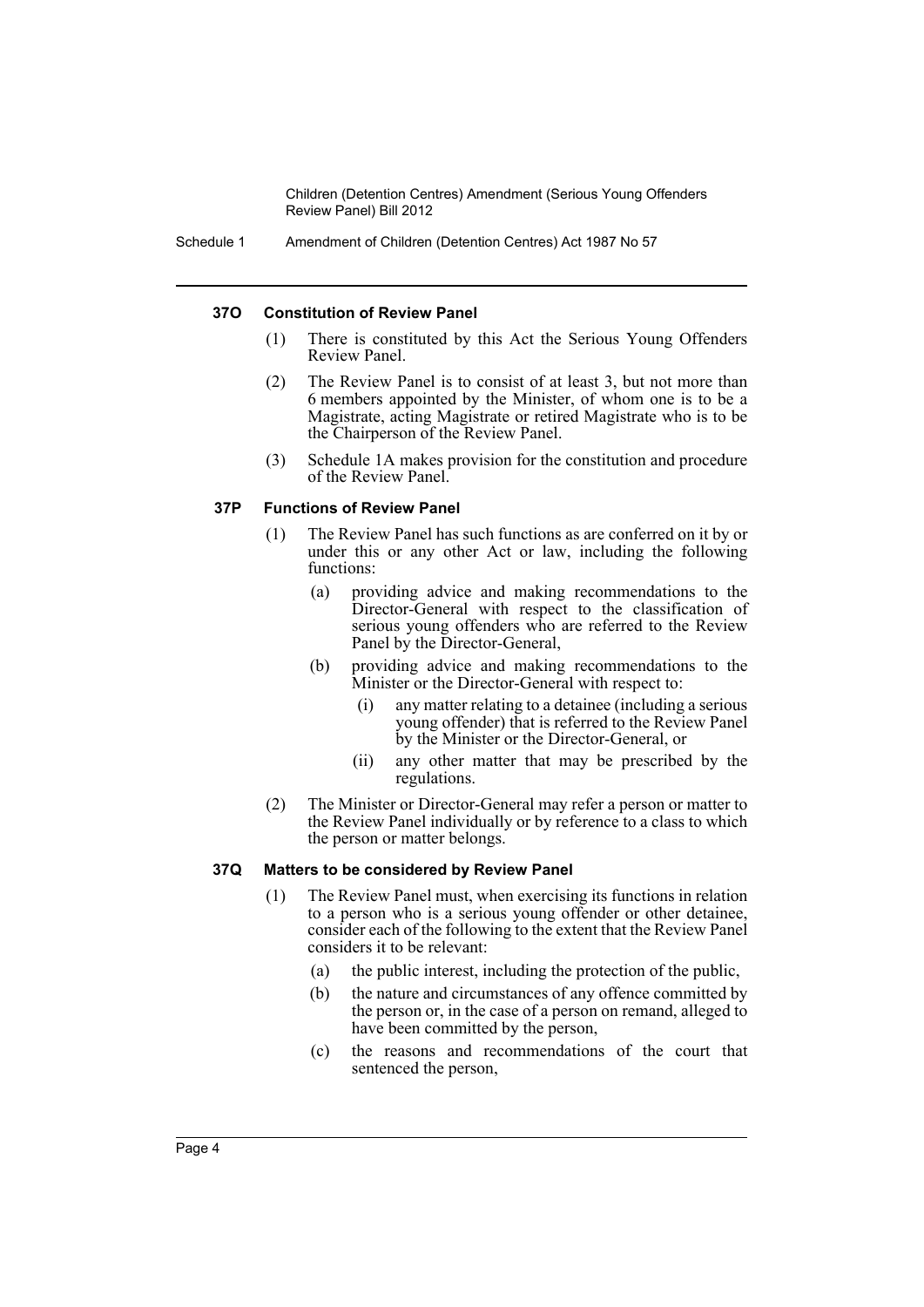Amendment of Children (Detention Centres) Act 1987 No 57 Schedule 1

- (d) the criminal history of the person,
- (e) the time the person has served in custody and the time the person has yet to serve in custody,
- (f) the person's conduct while in custody,
- (g) the person's commitment to address offending behaviour, including the person's willingness to participate in rehabilitation programs and the success or otherwise of any such participation,
- (h) the person's classification history,
- (i) the position of and consequences to any victim of the person, including the victim's family,
- (j) any submissions made by any victims of the person,
- (k) the need to maintain public confidence in the administration of criminal justice,
- (l) the rehabilitation of the person and the re-entry of the person into the community as a law-abiding citizen,
- (m) the availability to the person of family, departmental and other support,
- (n) any relevant reports about the person (including reports made by counsellors, health practitioners or educational establishments) that are available to the Review Panel,
- (o) any other matter that may be prescribed by the regulations.
- (2) The Review Panel may also consider any other matter that it considers to be relevant.
- (3) The regulations may specify how any matter is to be taken into consideration by the Review Panel under this section.

### **37R Annual reports**

A report of the Review Panel's activities during a year is to be included in the annual report of the Department.

### **37S Security of certain information**

Nothing in this Act or the regulations requires a person to be provided with a copy of a report or another document (or any part of the report or document) if its provision to the person may, in the opinion of the Chairperson of the Review Panel:

- (a) adversely affect the security, discipline or good order of a detention centre, or
- (b) endanger the person or any other person, or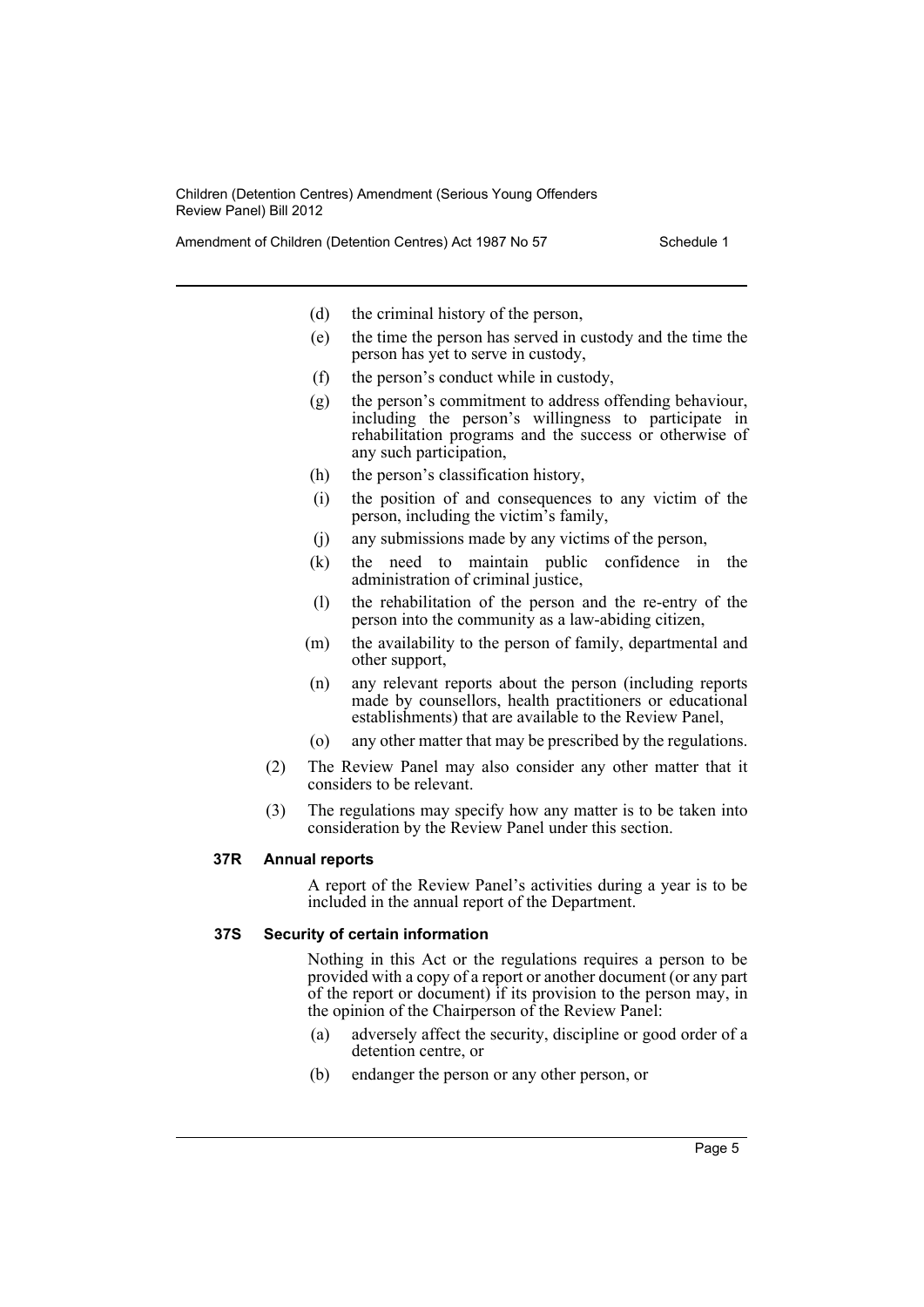Schedule 1 Amendment of Children (Detention Centres) Act 1987 No 57

- (c) jeopardise the conduct of any lawful investigation, or
- (d) prejudice the public interest.

## **[5] Section 45 Regulations**

Omit "with respect to:" from section 45 (1).

Insert instead "with respect to the following:".

## **[6] Section 45 (1) (c)**

Omit "detainees, and". Insert instead "detainees,".

## **[7] Section 45 (1) (e)**

Insert after section 45 (1) (d):

(e) the constitution, functions, and procedures of the Review Panel.

## **[8] Section 46 Savings and transitional provisions**

Omit the section.

**[9] Schedule 1A**

Insert before Schedule 1:

# **Schedule 1A Serious Young Offenders Review Panel**

(Section 37O)

# **Part 1 Preliminary**

## **1 Definitions**

In this Schedule:

*Chairperson* means the Chairperson of the Review Panel. *Director-General* has the same meaning as it has in Part 4B. *member* means any member of the Review Panel.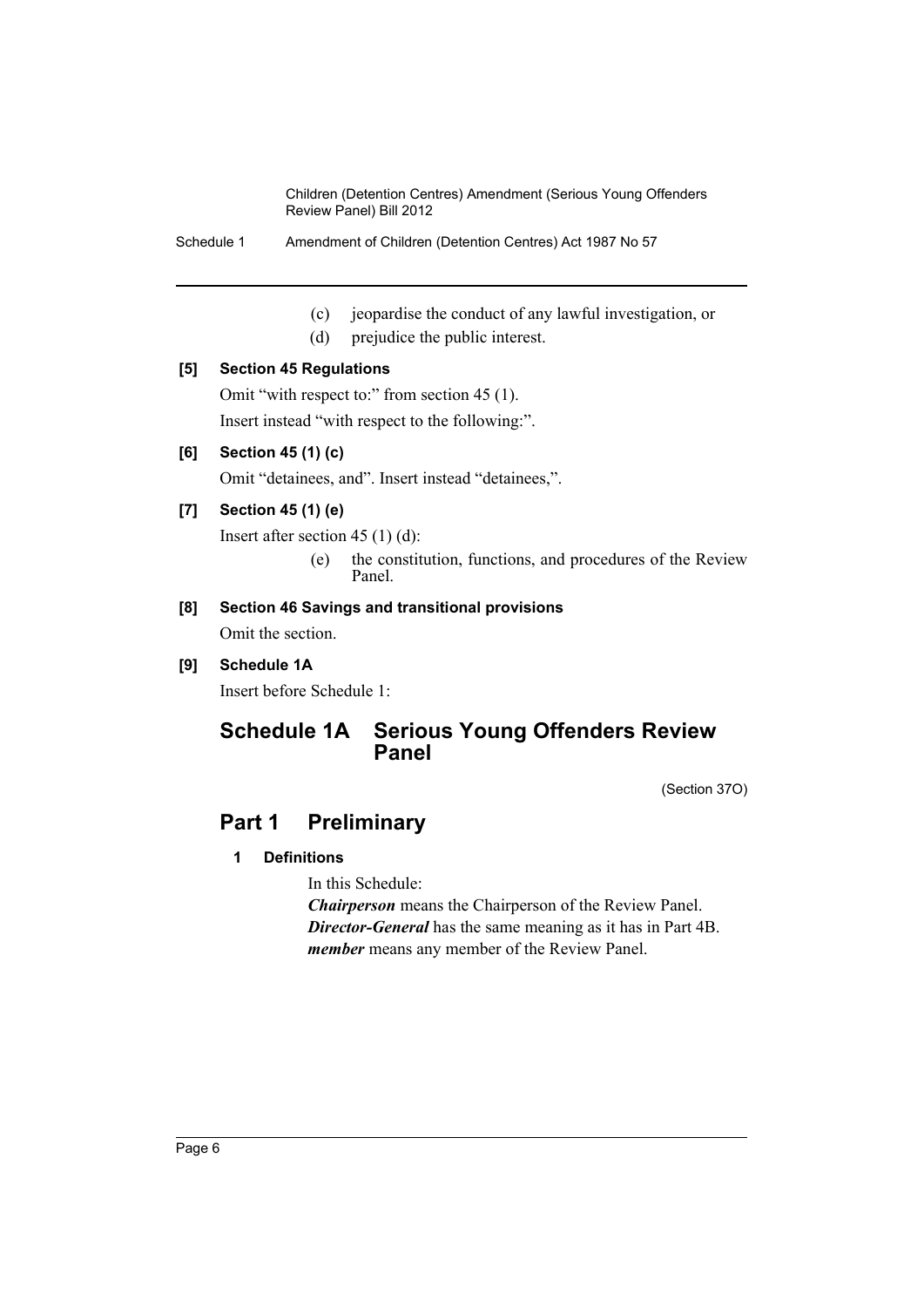Amendment of Children (Detention Centres) Act 1987 No 57 Schedule 1

# **Part 2 Constitution**

## **2 Chairperson and acting Chairperson**

- (1) Neither the appointment of a person who is a Magistrate as Chairperson or acting Chairperson, nor the person's service as Chairperson or acting Chairperson, affects:
	- (a) the person's tenure of the office of a Magistrate, or
	- (b) the person's rank, title, status, precedence, salary or other rights or privileges as a holder of the office of a Magistrate.
- (2) A person who is a Magistrate may exercise the powers of a Magistrate even though the person is Chairperson or acting Chairperson.
- (3) Service of a Magistrate as Chairperson or acting Chairperson is, for all purposes, taken to be service as a Magistrate.

### **3 Acting members**

- (1) The Minister may, from time to time, appoint a person to act in the office of a member during the illness or absence of the member, and the person, while so acting, has and may exercise all the functions of the member and is taken to be the member.
- (2) A person may be appointed to act in the office of a member only if the person is qualified to be appointed to the particular office.
- (3) The Minister may remove any person from any office to which the person was appointed under this clause.
- (4) A person, while acting in the office of a member, is entitled to be paid such remuneration (including travelling and subsistence allowances) as the Minister may from time to time determine in respect of the person.
- (5) For the purposes of this clause, a vacancy in the office of a member is taken to be an absence from the office of the member.

### **4 Nominee of Director-General to attend meetings**

- (1) A nominee of the Director-General is to attend meetings of the Review Panel but is not entitled to vote at any such meeting.
- (2) The function of the nominee is to provide advice to the Review Panel about policies and procedures of the Department and any other matter relating to the administration of juvenile justice.
- (3) The Review Panel is not to conduct a meeting in the absence of the nominee.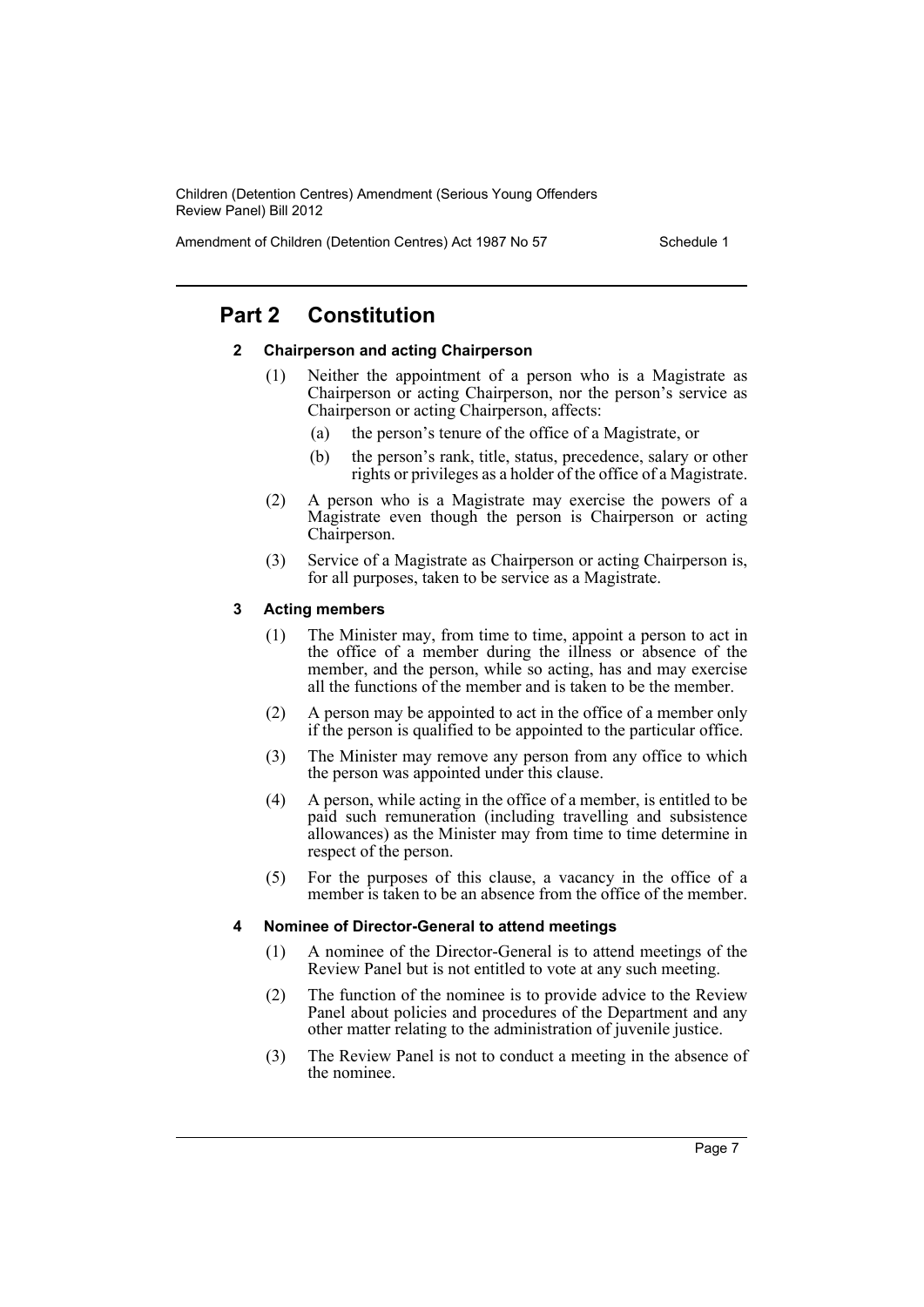Schedule 1 Amendment of Children (Detention Centres) Act 1987 No 57

## **5 Term of office**

Subject to this Schedule and the regulations, a member holds office for such period (not exceeding 2 years) as is specified in the member's instrument of appointment, but is eligible (if otherwise qualified) for re-appointment.

## **6 Part-time appointments**

Members hold office on a part-time basis.

## **7 Remuneration**

A member is entitled to be paid such remuneration (including travelling and subsistence allowances) as the Minister may from time to time determine in respect of the member.

## **8 Vacancy in office of member**

(1) The office of a member becomes vacant if the member:

- (a) dies, or
- (b) completes a term of office and is not re-appointed, or
- (c) resigns the office by instrument in writing addressed to the Minister, or
- (d) is removed from office by the Minister, or
- (e) becomes bankrupt, applies to take the benefit of any law for the relief of bankrupt or insolvent debtors, compounds with his or her creditors or makes an assignment of his or her remuneration for their benefit, or
- (f) becomes a mentally incapacitated person, or
- (g) is convicted in New South Wales of an offence that is punishable by imprisonment for 12 months or more or is convicted elsewhere than in New South Wales of an offence that, if committed in New South Wales, would be an offence so punishable, or
- (h) ceases to hold the qualifications necessary for appointment to the office to which the member was appointed.
- (2) The Minister may remove a member from office at any time.

## **9 Filling of vacancy in office of member**

If the office of a member becomes vacant, a person is, subject to this Act, to be appointed to fill the vacancy.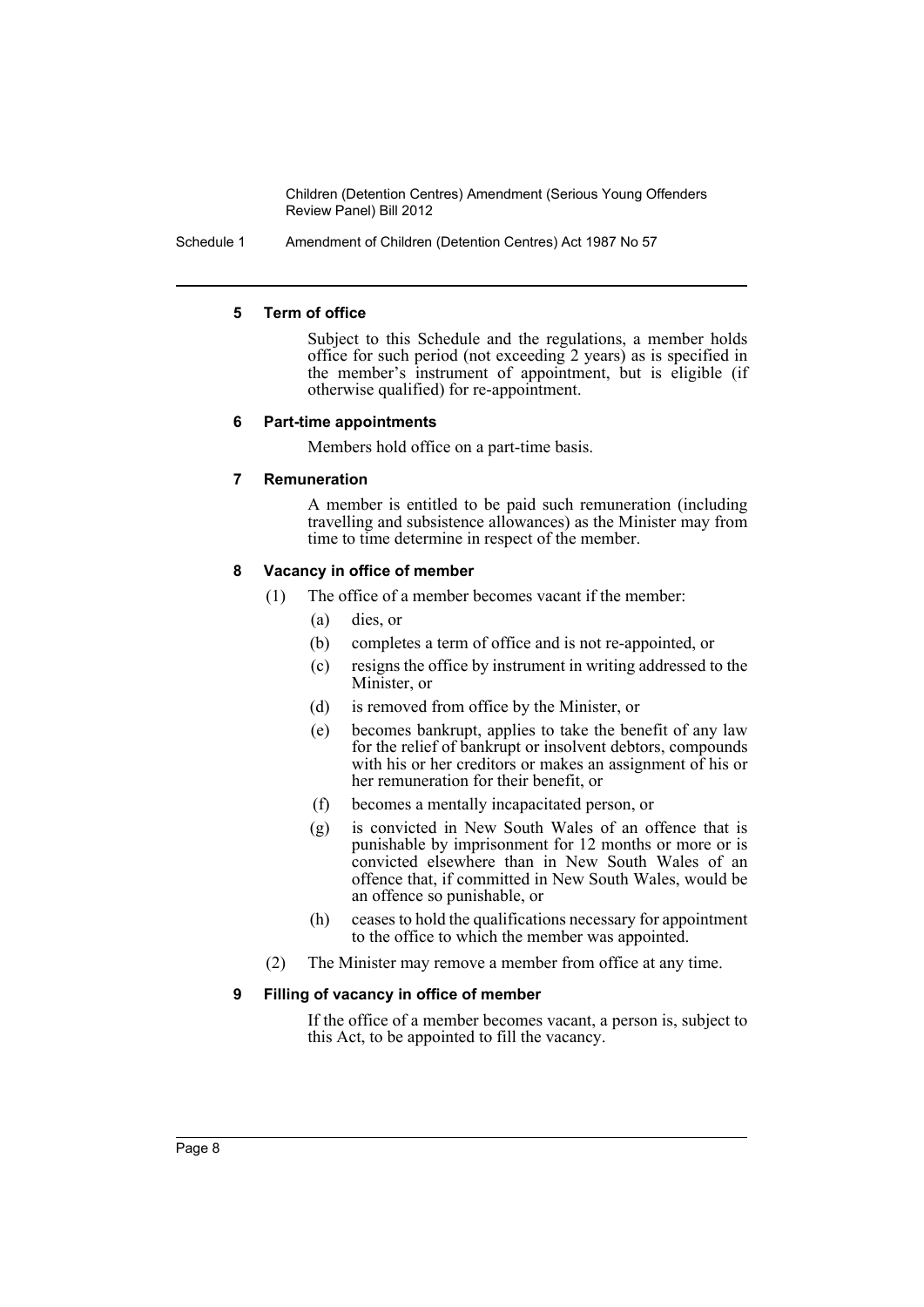Amendment of Children (Detention Centres) Act 1987 No 57 Schedule 1

## **10 Effect of certain other Acts**

- (1) Chapter 2 of the *Public Sector Employment and Management Act 2002* does not apply to or in respect of the appointment of a member.
- (2) If by or under any Act provision is made:
	- (a) requiring a person who is the holder of a specified office to devote the whole of his or her time to the duties of that office, or
	- (b) prohibiting the person from engaging in employment outside the duties of that office,

the provision does not operate to disqualify the person from holding that office and also the office of a member or from accepting and retaining any remuneration payable to the person under this Act as a member.

## **11 Personal liability**

A matter or thing done or omitted to be done by the Review Panel, a member of the Review Panel or a person acting under the direction of the Review Panel does not, if the matter or thing was done or omitted to be done in good faith for the purpose of executing this or any other Act, subject a member or a person so acting personally to any action, liability, claim or demand.

# **Part 3 Procedure**

## **12 General procedure**

The procedure for the calling of meetings of the Review Panel and for the conduct of business at those meetings is, subject to this Act and the regulations, to be as determined by the Director-General.

## **13 Quorum**

The quorum for a meeting of the Review Panel is a majority of its members for the time being.

## **14 Presiding member**

The Chairperson is to preside at a meeting of the Review Panel.

## **15 Voting**

(1) A decision supported by a majority of the votes cast at a meeting of the Review Panel at which a quorum is present is the decision of the Review Panel.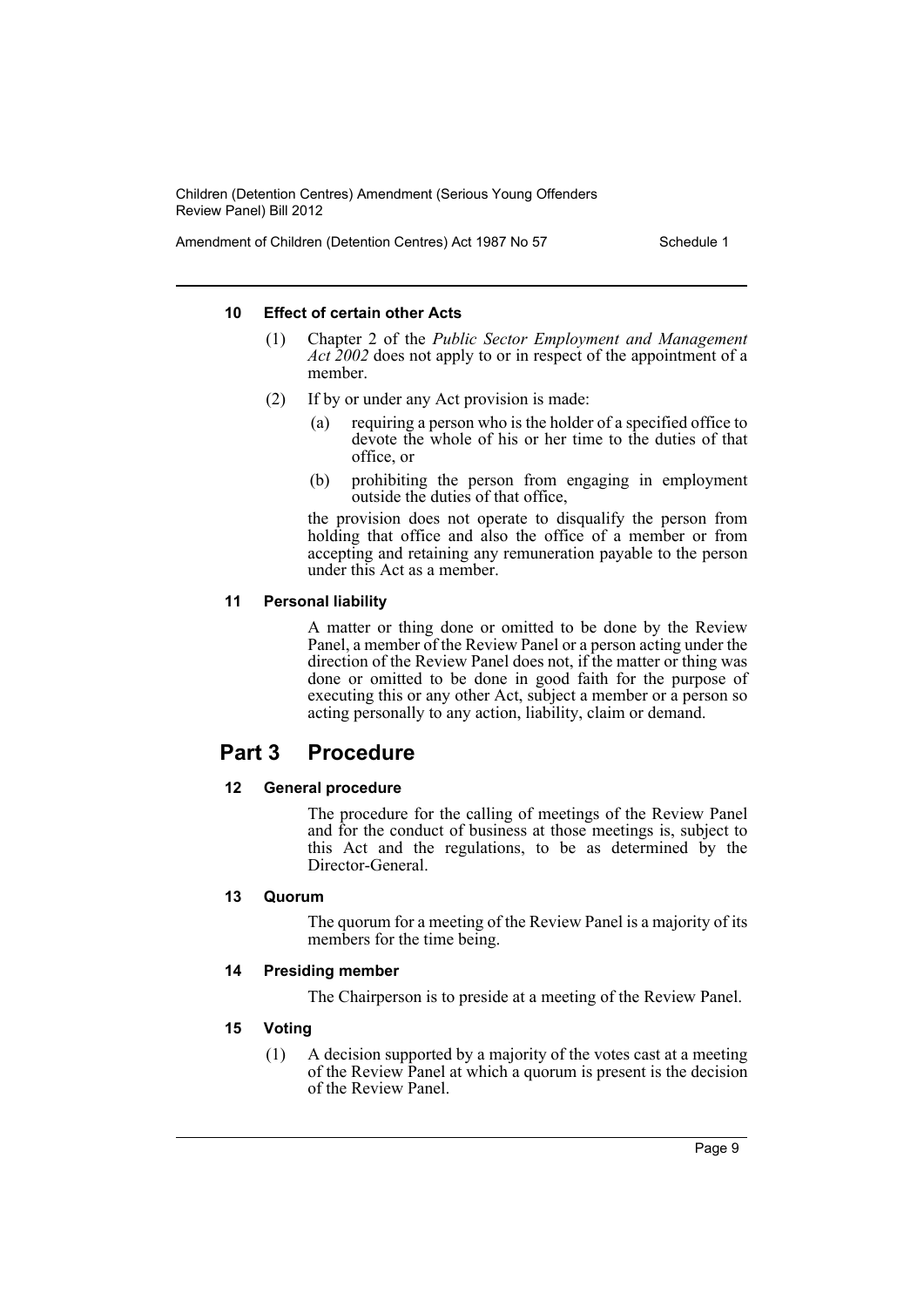- Schedule 1 Amendment of Children (Detention Centres) Act 1987 No 57
	- (2) The presiding member has a deliberative vote and, in the event of an equality of votes, has a second or casting vote.

### **16 Transaction of business outside meetings or by telephone**

- (1) The Review Panel may, with the approval of the Director-General, transact any of its business by the circulation of papers among all the members of the Review Panel for the time being, and a resolution in writing approved in writing by a majority of the members is taken to be a decision of the Review Panel.
- (2) The Review Panel may, with the approval of the Director-General, transact any of its business at a meeting at which members (or some members) participate by telephone, closed-circuit television or other means, but only if any member who speaks on a matter before the meeting can be heard by the other members.
- (3) For the purposes of:
	- (a) the approval of a resolution under subclause (1), or
	- (b) a meeting held in accordance with subclause (2),

the Chairperson and each member have the same voting rights as they have at an ordinary meeting of the Review Panel.

- (4) A resolution approved under subclause (1) is, subject to the regulations, to be recorded in the minutes of the meetings of the Review Panel.
- (5) Papers may be circulated among the members for the purposes of subclause (1) by facsimile or other transmission of the information in the papers concerned.

## **[10] Schedule 1 Savings and transitional provisions**

Omit "(Section 46)".

## **[11] Schedule 1, clause 1A (1)**

Insert at the end of the subclause:

*Children (Detention Centres) Amendment (Serious Young Offenders Review Panel) Act 2012*